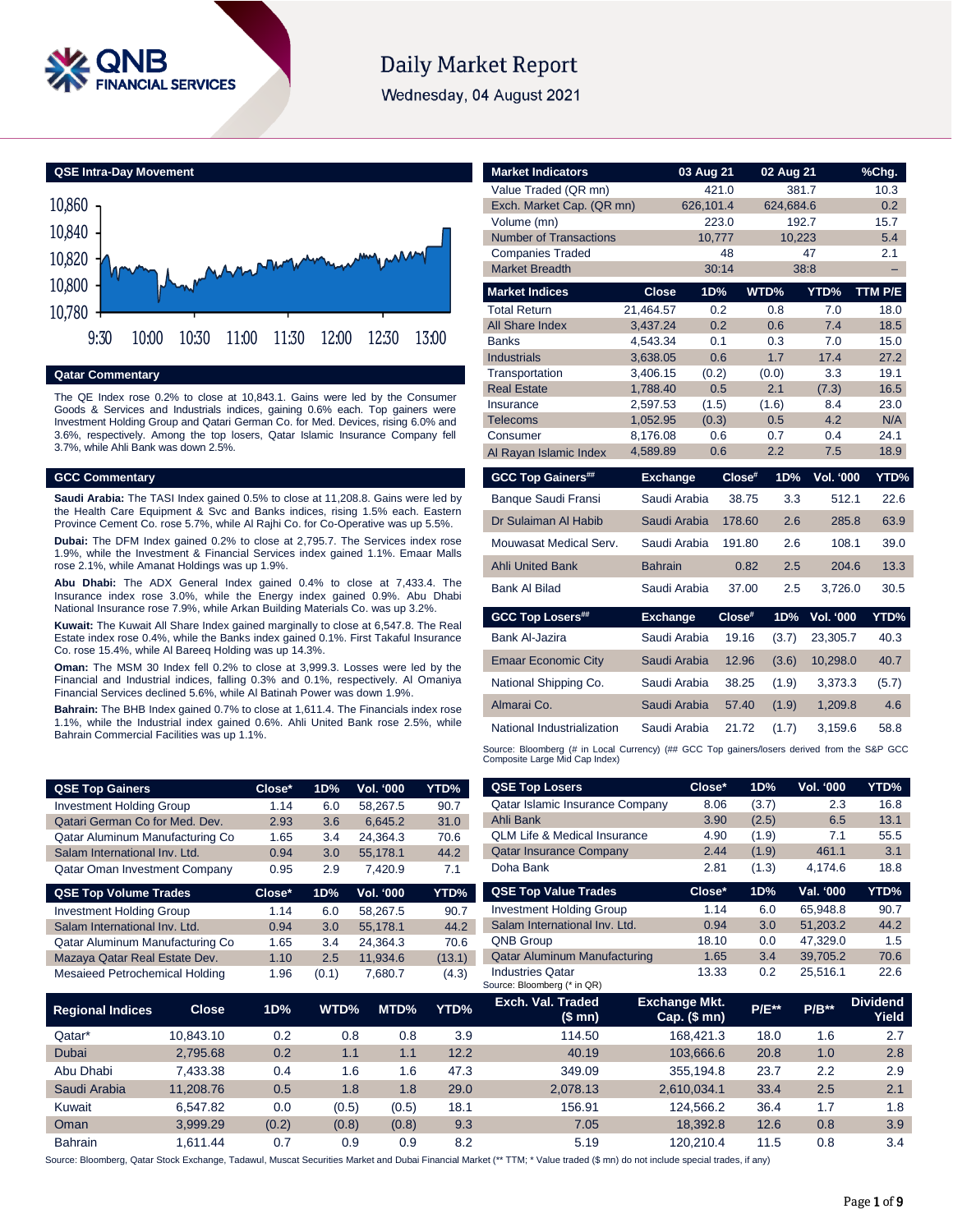# **Qatar Market Commentary**

- The QE Index rose 0.2% to close at 10,843.1. The Consumer Goods & Services and Industrials indices led the gains. The index rose on the back of buying support from GCC and foreign shareholders despite selling pressure from Qatari and Arab shareholders.
- Investment Holding Group and Qatari German Co for Med. Devices were the top gainers, rising 6.0% and 3.6%, respectively. Among the top losers, Qatar Islamic Insurance Company fell 3.7%, while Ahli Bank was down 2.5%.
- Volume of shares traded on Tuesday rose by 15.7% to 223mn from 192.7mn on Monday. Further, as compared to the 30-day moving average of 123.9mn, volume for the day was 80.1% higher. Investment Holding Group and Salam International Inv. Ltd. were the most active stocks, contributing 26.1% and 24.7% to the total volume, respectively.

| <b>Overall Activity</b>        | Buy %*   | Sell %*  | Net (QR)         |
|--------------------------------|----------|----------|------------------|
| Qatari Individuals             | 46.34%   | 46.17%   | 742,105.7        |
| <b>Qatari Institutions</b>     | 12.47%   | 20.36%   | (33, 222, 285.6) |
| Qatari                         | 58.82%   | 66.53%   | (32, 480, 179.9) |
| <b>GCC Individuals</b>         | 0.48%    | 0.70%    | (935, 201.4)     |
| <b>GCC</b> Institutions        | 1.27%    | 0.20%    | 4,508,442.6      |
| <b>GCC</b>                     | 1.75%    | 0.90%    | 3,573,241.2      |
| Arab Individuals               | 13.34%   | 16.10%   | (11,625,322.9)   |
| <b>Arab Institutions</b>       | $0.00\%$ | $0.00\%$ |                  |
| Arab                           | 13.34%   | 16.10%   | (11,625,322.9)   |
| <b>Foreigners Individuals</b>  | 2.99%    | 3.91%    | (3,893,613.3)    |
| <b>Foreigners Institutions</b> | 23.11%   | 12.56%   | 44,425,874.9     |
| <b>Foreigners</b>              | 26.10%   | 16.48%   | 40,532,261.6     |

Source: Qatar Stock Exchange (\*as a % of traded value)

# **Earnings Releases, Global Economic Data and Earnings Calendar**

#### **Earnings Releases**

| <b>Company</b>                               | <b>Market</b> | <b>Currency</b> | Revenue (mn)<br>2Q2021 | % Change<br>YoY | <b>Operating Profit</b><br>(mn) 2Q2021 | % Change<br>YoY          | <b>Net Profit</b><br>(mn) 2Q2021 | $\frac{9}{6}$<br><b>Change</b><br>YoY |
|----------------------------------------------|---------------|-----------------|------------------------|-----------------|----------------------------------------|--------------------------|----------------------------------|---------------------------------------|
| Saudi Automotive Services Co.                | Saudi Arabia  | <b>SR</b>       | 955.9                  | 221.4%          | 26.1                                   | 88.3%                    | 12.1                             | 172.1%                                |
| National Shipping Company of<br>Saudi Arabia | Saudi Arabia  | <b>SR</b>       | 1.294.8                | $-63.3%$        | 99.6                                   | $-89.1%$                 | 38.9                             | $-94.9%$                              |
| Saudi Public Transport Co.                   | Saudi Arabia  | <b>SR</b>       | 246.4                  | 100.7%          | (24.8)                                 | N/A                      | (41.4)                           | N/A                                   |
| <b>SABIC Agri-Nutrients Co.</b>              | Saudi Arabia  | <b>SR</b>       | 1.839.0                | 98.0%           | 951.2                                  | 164.3%                   | 836.1                            | 132.4%                                |
| City Cement Co.                              | Saudi Arabia  | <b>SR</b>       | 119.8                  | 10.1%           | 50.4                                   | 31.7%                    | 49.7                             | 30.7%                                 |
| <b>Rak Ceramics</b>                          | Abu Dhabi     | <b>AED</b>      | 700.8                  | 70.4%           |                                        | $\overline{\phantom{0}}$ | 87.8                             | N/A                                   |
| Abu Dhabi Aviation Co.                       | Abu Dhabi     | <b>AED</b>      | 357.0                  | 3.4%            | -                                      | $\overline{\phantom{m}}$ | 51.5                             | 210.8%                                |
| Orient Insurance                             | Dubai         | <b>AED</b>      | 510.4                  | 31.1%           | -                                      | -                        | 106.7                            | 2.1%                                  |
|                                              |               |                 |                        |                 |                                        |                          |                                  |                                       |

Source: Company data, DFM, ADX, MSM, TASI, BHB.

### **Global Economic Data**

| <b>Date</b> | <b>Market</b> | <b>Source</b>              | <b>Indicator</b>            | Period | Actual   | <b>Consensus</b> | <b>Previous</b> |
|-------------|---------------|----------------------------|-----------------------------|--------|----------|------------------|-----------------|
| 03-08       | EU            | Eurostat                   | <b>PPI MoM</b>              | Jun    | 1.40%    | 1.40%            | 1.30%           |
| 03-08       | EU            | Eurostat                   | PPI YoY                     | Jun    | 10.20%   | 10.30%           | 9.60%           |
| 03-08       | Japan         | Statistics Bureau of Japan | <b>Tokvo CPI YoY</b>        | Jul    | $-0.10%$ | 0.10%            | $0.00\%$        |
| 03-08       | Japan         | Bank of Japan              | <b>Monetary Base YoY</b>    | Jul    | 15.40%   | -                | 19.10%          |
| 03-08       | Japan         | Bank of Japan              | Monetary Base End of period | Jul    | ¥660.9t  | -                | ¥659.5t         |

Source: Bloomberg (s.a. = seasonally adjusted; n.s.a. = non-seasonally adjusted; w.d.a. = working day adjusted)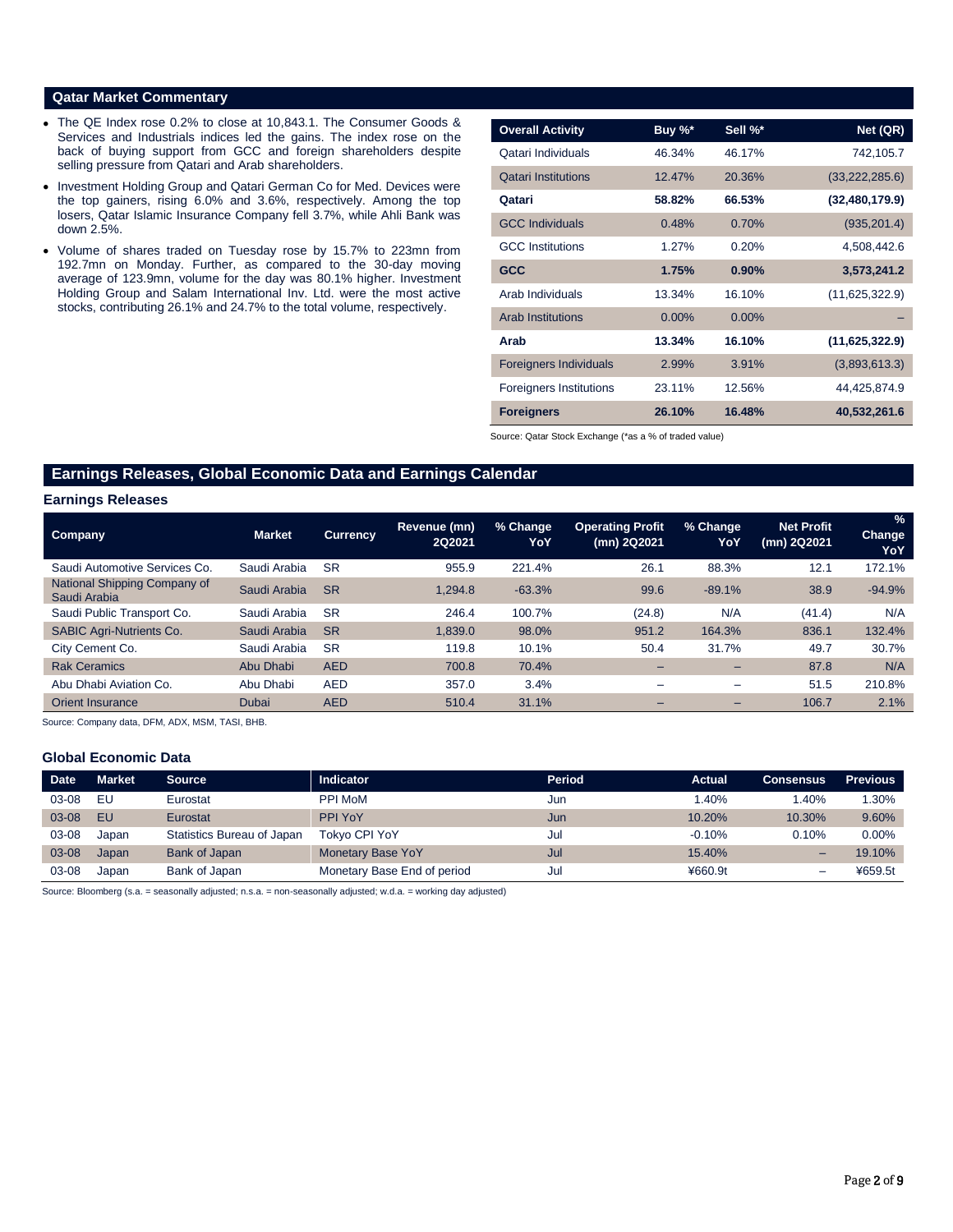| Edililiyə Galendar<br><b>Tickers</b> | <b>Company Name</b>                           | Date of reporting 2Q2021 results | No. of days remaining | <b>Status</b> |
|--------------------------------------|-----------------------------------------------|----------------------------------|-----------------------|---------------|
| SIIS                                 | Salam International Investment Limited        | 4-Aug-21                         | $\mathbf 0$           | Due           |
| <b>AKHI</b>                          | Al Khaleej Takaful Insurance Company          | 4-Aug-21                         | $\mathbf{0}$          | <b>Due</b>    |
| <b>DOHI</b>                          | Doha Insurance Group                          | 4-Aug-21                         | 0                     | Due           |
| QAMC                                 | <b>Qatar Aluminum Manufacturing Company</b>   | 5-Aug-21                         | $\mathbf{1}$          | <b>Due</b>    |
| <b>GISS</b>                          | <b>Gulf International Services</b>            | 5-Aug-21                         | 1                     | Due           |
| <b>MPHC</b>                          | Mesaieed Petrochemical Holding Company        | 5-Aug-21                         | $\overline{1}$        | <b>Due</b>    |
| <b>IQCD</b>                          | <b>Industries Qatar</b>                       | 5-Aug-21                         |                       | Due           |
| QATI                                 | <b>Qatar Insurance Company</b>                | 8-Aug-21                         | $\overline{4}$        | <b>Due</b>    |
| <b>IHGS</b>                          | <b>INMA Holding Group</b>                     | 8-Aug-21                         | 4                     | Due           |
| <b>DBIS</b>                          | Dlala Brokerage & Investment Holding Company  | 9-Aug-21                         | $\sqrt{5}$            | <b>Due</b>    |
| QISI                                 | Qatar Islamic Insurance Group                 | 9-Aug-21                         | 5                     | Due           |
| <b>QGRI</b>                          | Qatar General Insurance & Reinsurance Company | 10-Aug-21                        | 6                     | <b>Due</b>    |
| <b>AHCS</b>                          | Aamal Company                                 | 10-Aug-21                        | 6                     | Due           |
| <b>IGRD</b>                          | <b>Investment Holding Group</b>               | 10-Aug-21                        | 6                     | <b>Due</b>    |
| QFBQ                                 | <b>Qatar First Bank</b>                       | 11-Aug-21                        | $\overline{7}$        | Due           |
| <b>MRDS</b>                          | Mazaya Qatar Real Estate Development          | 11-Aug-21                        | $\overline{7}$        | <b>Due</b>    |
| <b>MCCS</b>                          | Mannai Corporation                            | 11-Aug-21                        | $\overline{7}$        | Due           |
| <b>BLDN</b>                          | <b>Baladna</b>                                | 11-Aug-21                        | $\overline{7}$        | <b>Due</b>    |
| QOIS                                 | Qatar Oman Investment Company                 | 11-Aug-21                        | 7                     | Due           |
| <b>MERS</b>                          | Al Meera Consumer Goods Company               | 11-Aug-21                        | $\overline{7}$        | <b>Due</b>    |
| QGMD                                 | Qatari German Company for Medical Devices     | 12-Aug-21                        | 8                     | Due           |
| <b>ZHCD</b>                          | <b>Zad Holding Company</b>                    | 12-Aug-21                        | 8                     | <b>Due</b>    |

Source: QSE

 **Earnings Calendar**

#### **News Qatar**

- **Disclosure about GWCS –** Gulf Warehousing Company (GWCS) would like to disclose the incorporation of Docusafe Solutions W.L.L, owned by GWCS 100%, for the purpose of software, data storage and documents. (QSE)
- **Woqod opens new Waterfront petrol station –** Qatar Fuel (QFLS, Woqod) opened its Waterfront petrol station at Lusail City, thus raising its network of fixed and mobile petrol stations to 108. The move is part of Woqod's ongoing expansion plans to be able to serve every area in Qatar. The new Waterfront petrol station is spread over an area of 8,350 square meters and has three lanes with six dispensers for light vehicles, which will serve Waterfront, Lusail City and its neighborhood. The Waterfront petrol station offers round-the-clock services to residents and includes Sidra convenience store, and sale of LPG cylinders 'Shafaf', in addition to providing all kinds of petroleum products for light vehicles. (Gulf-Times.com)
- **Official: QSE sees growing preference for direct listing among SMEs –** There is a growing trend among small and medium-sized enterprises (SME) in Qatar to prefer direct listing when selling their shares to the public, an official from the Qatar Stock Exchange (QSE) has said. Talking to The Peninsula on the sidelines of the successful debut of Mekdam Holding Group on the QSE Venture Market (QEVM) recently, Listing Director at QSE, Abdelaziz Nasser Al Emadi said there are already a number of SMEs currently finalizing their applications to get listed on the QSE Venture Market and most of them are eyeing direct listing. "We're receiving very positive response from the SME industry in Qatar. We receive a lot of calls and requests for meetings after Al Faleh Educational Holding, the first company to get listed. We're getting a very good reaction from the business community, and we see that many of the companies prefer direct listing without offering, which is the easier and faster route as well. And even recently, we saw in the US stock market that they approved direct listing as well. So it seems this

kind of requirement is preferred by companies internationally, said Al Emadi. In contrast to the initial public offering (IPO), direct listing, also called direct public offering, allows businesses to sell their shares directly to the public without the help of intermediaries. It does not involve any underwriters and there are no new shares issued. To date, two companies are already listed on the QSE Venture Market which has been recently launched particularly for SMEs in Qatar. Al Faleh Educational Holding and Mekdam Holding Group both went through the direct listing process. (Peninsula Qatar)

- **QCB issues QR600mn worth of treasury bills –** Qatar Central Bank (QCB) issued treasury bills with a value of QR600mn. A statement from Qatar Central Bank said that the treasury bills had maturities of three, six and nine months and were distributed as follows: QR300mn for three months at an interest rate of 0.30%. QR200mn for six months at an interest rate of 0.34%. QR100mn for nine months at an interest rate of 0.37%. The issuance is part of a series of issues executed by Qatar Central Bank on behalf of the Government of the State of Qatar and in accordance with the schedule prepared by both QCB and the Ministry of Finance. Treasury bills are issued through auction for banks operating in Qatar. (Peninsula Qatar)
- **PMI: Qatar's non-oil business economy improves in July –** Business conditions in Qatar have improved at the start of the second half of 2021, marked with gains in both new business and total activity, alongside rising backlogs and higher employment, according to the IHS Markit PMI survey. The PMI rose for the second month running from June's 54.6 to 55.9 in July, signaling the strongest overall improving in operating conditions for nearly a year. Moreover, it was the fourth-highest figure on record, with only October 2017 and July-August 2020 registering stronger readings. Trevor Balchin, Economics Director at IHS Markit, said: "The PMI signaled stronger underlying growth in the non-energy private sector economy in July, rising for the second straight month to 55.9, the fourth-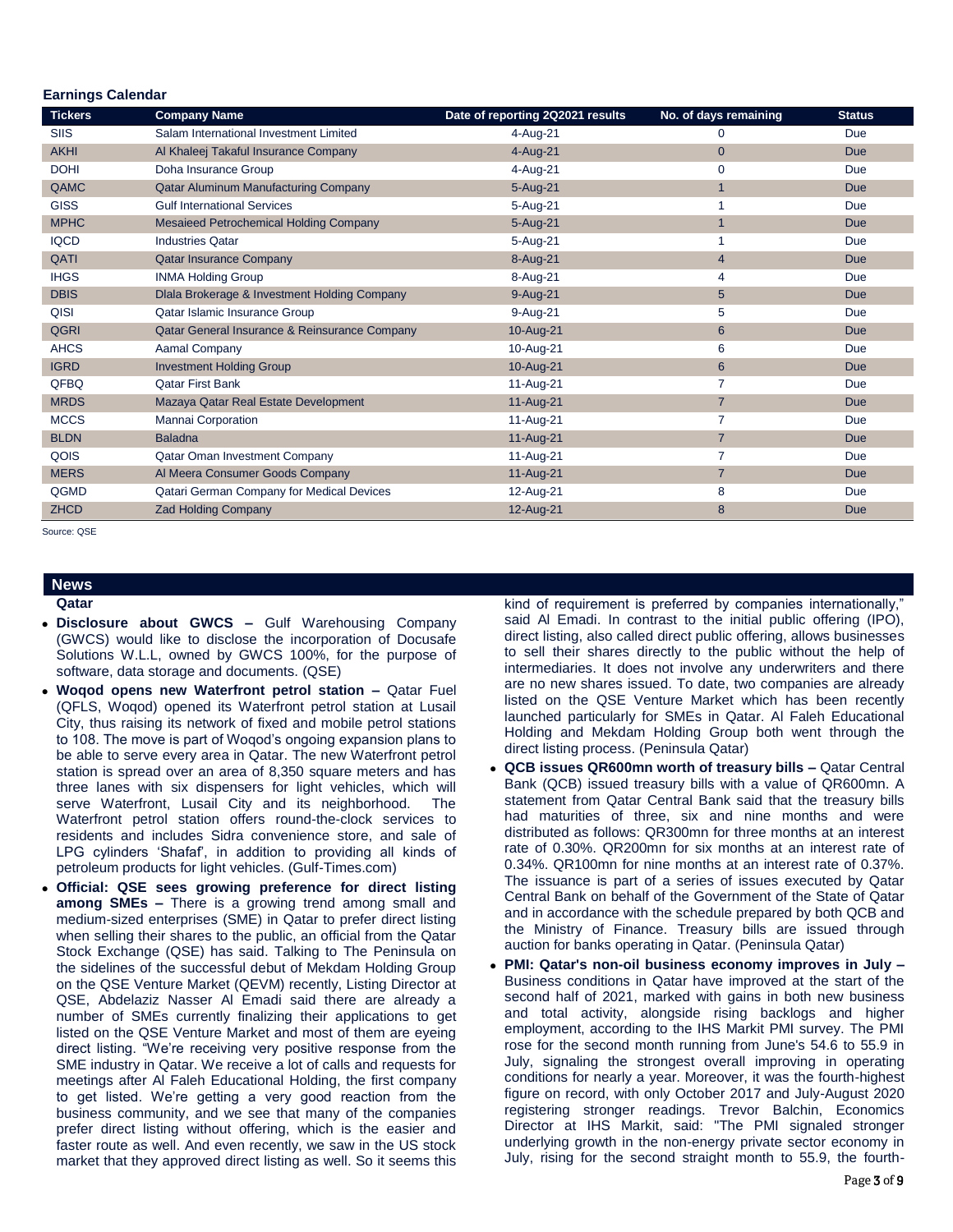highest ever reading since the survey began in April 2017." Total business activity rose at the fastest rate since August 2020 and the third-strongest recorded to date. Although output growth broadly matched that for new work, the volume of outstanding business rose further in July, indicating sustained pressure from demand on operating capacity. "Output and new business both rose at the third-fastest rates on record, with only the postlockdown bounce in July and August last year seeing stronger MoM growth rates for both metrics," Balchin said. Overall business expectations remained positive in July but remained below the pre-pandemic trend. (Zawya)

- **Qatar Chamber report: Private sector exports exceed prepandemic levels –** Private sector trade in May 2021 exceeded QR2.57bn, showing a MoM increase of 24.20%, according to Qatar Chamber's monthly economic newsletter for July. Prepared by the chamber's Research & Studies Department, the newsletter stated that Qatar's private sector's trade stood at QR2.069bn in April 2021 based on the certificate of origin issued by the chamber. YoY, private sector trade increased by 321% over QR0.609bn recorded in May 2020. "This increase demonstrated that the national economy has recovered from the repercussions of the coronavirus pandemic and showed that Qatar's private sector has exceeded its pre-pandemic levels," the newsletter stated. In May 2021, private sector exports grew by 31.6% compared to QR1.953bn posted in February 2020, which registered the highest value of exports from the beginning of 2020; it increased by 349.3% compared to QR572mn in April 2020, which represented the lowest value during this period. "The increase in private sector's exports in May is attributed to the YoY increase compared to the same month last year through most of all certificate models except for exports through the GSP model, which decreased by 20.9%," the newsletter further stated. (Gulf-Times.com)
- **Qatar's auto sector in overdrive in June as new registrations gather pace –** A robust double-digit growth in the new vehicles, especially personal use and private transport as well as heavy equipment, helped Qatar's automobile sector maintain a bullish trend in June this year, according to the official statistics. The new vehicles registration stood at 5,232; representing 34.2% and 11.4% YoY and MoM surge respectively in the review period; indicating demand generation in the economy, which is now showing signs of resilience. The registration of private vehicles shot up 32.8% YoY to 3,017 units this June. However, it witnessed a 4.3% monthly decline. Such vehicles constituted about 58% of the total new vehicles registered in the country in the review period. Of the new 5,232 vehicles registered this June, the registration of new private transport vehicles stood at 1,445; which constituted 28% of the total new vehicles. Such registrations saw 43.9% and 34% increase YoY and MoM respectively in June 2021. (Gulf-Times.com)
- **Qatar registers QR33.2bn foreign merchandise trade in May –** Qatar's total value of foreign merchandise trade amounted to QR33.2bn in May 2021, showing a MoM increase of 14.1%, Qatar Chamber stated in its monthly economic newsletter for July. The chamber's monthly economic newsletter highlighted the most prominent trends in the Qatari economy, as well as statistics related to foreign trade and trade of the private sector in May 2021, according to certificates of origin issued by Qatar Chamber. The newsletter, prepared by the chamber's Research & Studies Department, cited figures from the Planning and Statistics Authority (PSA) for May 2021. It stated that the total value of foreign merchandise trade amounted to QR33.2bn, showing a 14.1% increase over April 2021, which amounted to QR29.1bn. In May 2021, the total exports of goods (including exports of goods of domestic origin and re-exports) amounted to

around QR24.9bn, showing an increase of 19.1% compared to QR20.9bn recorded in the previous month. The imports of goods in May 2021 amounted to around QR8.3bn, reflecting a slight growth of 1.2% compared to QR8.2bn in April. Therefore, the country's foreign merchandise trade balance, which represents the difference between total exports and imports, showed a surplus of QR16.6bn, or an increase of 29.9% compared to QR12.8bn in April. In May 2021, China topped the list of countries of destination for Qatar's exports with about QR5bn, or a share of 15.1% of the state's total foreign trade, the newsletter added. (Gulf-Times.com)

- **PSA: Qatar's population shrinks by 290,000 people –** Over a span one year, Qatar saw its population shrinking by 290,000 people, according to the Planning and Statistics Authority (PSA). In the July edition of PSA's monthly report featuring statistics of June, the authority said the population reduced from 2.79mn in June, 2020, to 2.50mn by end of June, 2021. The report said the country recorded 1,932 live births in June, which also saw Qatari live births decreasing by 4.1% when compared to the previous month. On the other hand, 229 deaths were recorded in June, down 16.1% against May, 2021. While 421 couple got married in June, 216 divorces were finalized in the month, showing a monthly increase of 8.7% and an annual increase of 4.4%. While the total water consumption has reached 57714.3 Thousand metric cube during the same month attaining a monthly increase of 0.4% and an annual decrease of 3.8%. As for the Banking Sector; Total Broad Money Supply (M2) recorded about QR617.9bn during June 2021, an annual increase of 3.3% compared with June 2020. On the other hand, cash equivalents; including Commercial Bank Deposits, attained for QR960.6bn during June 2021. The figure has recorded an annual increase of 8.6% compared to June 2020, when deposits recorded approximately QR884.2bn. Regarding the data of buildings permits issued, the total number of permits has reached 734 permits during June 2021, recording a monthly increase of 110.9% and an annual rise of 28.3%. (Qatar Tribune)
- **BCG: Qatar's financial wealth grows to \$263bn in 2020 –** Qatar's financial wealth grew by a Compound Annual Growth Rate (CAGR) of 3.6% annually from 2015 to reach a high of \$263bn in 2020 – 76% of which is investable wealth – as Qatar showed resilience in the face of the COVID-19 pandemic, according to a report released by Boston Consulting Group (BCG). The report titled 'Global Wealth 2021: When Clients Take the Lead', reveals that despite the pandemic's enduring financial impact, global prosperity and wealth grew significantly throughout the crisis and are likely to continue to expand significantly over the next five years, in line with the emerging economic recovery. According to the report, 60% of Qatari wealth is owned by individuals whose net worth is more than \$5mn. "Examining the growth of Qatar's wealth in recent years, it has certainly been strong, despite the economic turbulence stemming from the pandemic. Heightened economic productivity has transpired as per the Qatar National Vision 2030, encouraging Qatari nationals to engage in a global economic landscape, which is a key factor behind the country's growth in wealth during a period of unprecedented difficulty," BCG Managing Director and Partner Harold Haddad said. Qatar, which represented 12% of the GCC financial wealth in 2020, is expected to witness strong growth of 3.1% CAGR to reach \$306bn by 2025, a \$43bn increase from 2020. (Qatar Tribune)
- **Fitch Solutions: Qatar well-positioned to regain market share in low-carbon investments over coming decade –** Qatar is well-positioned to regain market share over the coming decade in low-carbon investments, according to Fitch Solutions. In the MENA region, natural gas will become an increasingly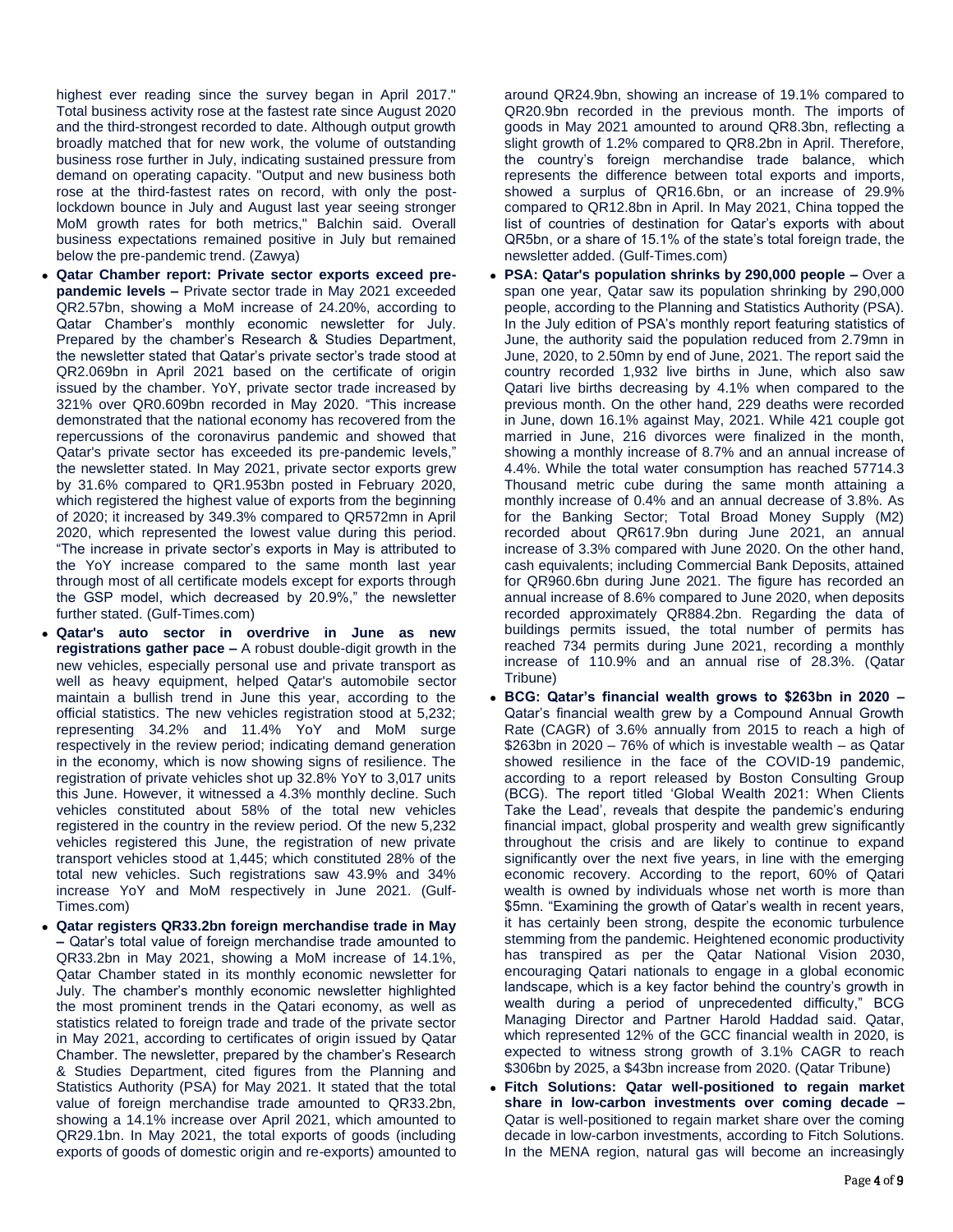important strategic focus over the longer term, in support of domestic climate targets, economic diversification and the creation of new revenue sources. Climate ambitions are creeping up the agenda of MENA's national oil corporations and will absorb a rapidly growing, albeit proportionally small, share of capex over the coming years, Fitch Solutions said. Spending and production outlooks will continue to diverge within the region, as the core GCC increasingly outperforms the rest of the region. The GCC – in particular Qatar, Saudi Arabia, the UAE and Kuwait – boast large and low-cost resource bases. "In light of spending pullbacks elsewhere, the four are well-positioned to regain global market share over the coming decade, driving robust spending growth. In light of peak oil demand, the calculus for these countries is shifting: resource depletion is less of a concern, while maximizing revenues to build up fiscal buffers and fund their economic diversification programs is gaining in importance," Fitch Solutions noted. Qatar is relatively unique, in that its gas projects are largely export-led, Fitch Solutions said. (Gulf-Times.com)

- **PwC: Qatar's PPP law expected to enhance opportunities in various sectors –** Qatar's Public Private Partnership Law, issued in May 2020, is expected to enhance opportunities in various sectors including education, healthcare, real estate, tourism, power and utilities, PwC has said in a report. Public sector procurement initiatives will also contribute to private sector development, including Qatar Petroleum's flagship Tawteen localization program. This comes as the private sector has been boosting its self-reliance recently, with success stories such as Baladna and QDB's work to develop small and medium enterprises, PwC said in its 'Qatar Economy Watch'. Qatar National Vision 2030 and the 2019 Economic Diversification and Private Sector Development (EDPSD) strategy have provided the framework for the government's efforts to diversify the economy, emphasizing productivity, competitiveness and private sector-led growth. Thirteen years later, Qatar has made concrete strides towards diversification, including through reforming the business environment and increased government spending on large-scale infrastructure development ahead of World Cup 2022. The creation of institutional bodies such as Qatar Financial Center, Qatar Free Zones Authority and Qatar Science and Technology Park (QSTP) together with the amendment of its laws surrounding foreign ownership have created new routes for investment. These efforts have been reflected in the 2019 World Economic Forum Global Competitive Report wherein Qatar ranks second in the region and 29th globally for its overall competitiveness. (Gulf-Times.com)
- **Saudi foreign minister: Ties with Qatar very good –** Saudi Foreign Minister Prince Faisal bin Farhan Al-Saud Tuesday said that his country's relations with Qatar are very good, adding that the two countries are working closely on a number of issues. "We continue to work together primarily to strengthen the GCC countries. We both believe that along with the other members of the Gulf Cooperation Council, this is an essential component of stability not only for the Arab Gulf but for the entire region," Prince Faisal said addressing a virtual gathering of the Aspen Security Forum. In a statement regarding the GCC relations, aljzeera.net quoted the Saudi foreign minister as saying that the Al Ula Agreement has led to resolving the disputes and proven its effectiveness in enhancing the GCC cooperation. "We will continue to work for that: reaping the fruits of that unity for the people of the region, " he told the US think tank in an online appearance. (Gulf-Times.com)

### **International**

 **Solid US factory orders, business spending on equipment point to enduring manufacturing strength –** New orders for US-made goods increased more than expected in June, while

business spending on equipment was solid, pointing to sustained strength in manufacturing even as spending is shifting away from goods to services. The Commerce Department said on Tuesday that factory orders rose 1.5% in June after advancing 2.3% in May. Economists polled by Reuters had forecast factory orders increasing 1.0%. Orders soared 18.4% on a YoY basis. Demand pivoted towards goods during the COVID-19 pandemic as millions of Americans were cooped up at home, boosting manufacturing, which accounts for 11.9% of the US economy. But the surge in demand is straining the supply chain. "We expect a solid growth path for the factory data through 2021, capped by capacity constraints and supply chain problems," said Mike Englund, chief economist at Action Economics in Boulder, Colorado. The Institute for Supply Management reported on Monday that manufacturing activity grew at a slower pace in July for the second straight month as raw material shortages persisted. The survey, however, suggested that supply chain bottlenecks were starting to ease. Spending is rotating back to services as nearly half of the population has been fully vaccinated against COVID-19, allowing people to travel, frequent restaurants, visit casinos and attend sporting events among services-related activities that were curbed early in the pandemic. (Reuters)

- **US hiring may have slowed in July amid COVID surge -data –** High-frequency data indicate US hiring slowed in July - not held steady as widely expected - with particular softness among states that ended federal unemployment benefits and areas where the COVID-19 Delta variant is raging. Payroll firm UKG said growth in employees across a wide set of industries grew 1.1% from mid-June to mid-July, coinciding with the period when the federal government employment survey is conducted. That was about half the 2% rate of growth seen between May and June, ahead of a blockbuster June national jobs report showing 850,000 additional positions added to payrolls. Data on small business hiring from time management company Homebase also fell from mid-June to mid-July. Notably, a UKG analysis of data spanning the period when 26 states began halting federal unemployment benefits showed that growth in work shifts in those states was half of what it was elsewhere - 2.2% from May through July versus 4.1%. That adds to an accumulating body of evidence that the gamble a largely Republican group of governors made in halting the \$300 weekly stipends didn't parlay into more jobs. (Reuters)
- **Spanish jobless figures slump by record 5.5% in July –** The number of people registering as jobless in Spain fell by a record 5.47% in July from the previous month, labor ministry data showed on Tuesday, as eased COVID-19 restrictions spurred a recovery in hiring despite rising infections. The data marks the fifth consecutive month of falling jobless figures and the sharpest one-month reduction since the series began in 1996, breaking the previous two months' records, the ministry said. Labor Minister Yolanda Diaz said the data demonstrated that government support measures were working and an economic recovery was now in sight. "This great collective effort allows us today to speak of promising figures, but behind the unemployment data, however, there are people, families, lives," she tweeted. With 3.41mn people out of work compared with 3.01mn in July 2019, employment has yet to recover its prepandemic levels. Employment rose across all sectors, with the hard-hid services industry accounting for the bulk of the hiring, likely a result of the arrival of the summer tourism season. Separately on Tuesday, the National Statistics Institute said the number of foreign tourists visiting Spain jumped almost ten times to 2.2mn in June from a year ago, although it was still just a quarter of its June 2019 levels. Rising vaccination rates and looser COVID-19 restrictions have galvanized Spain's economy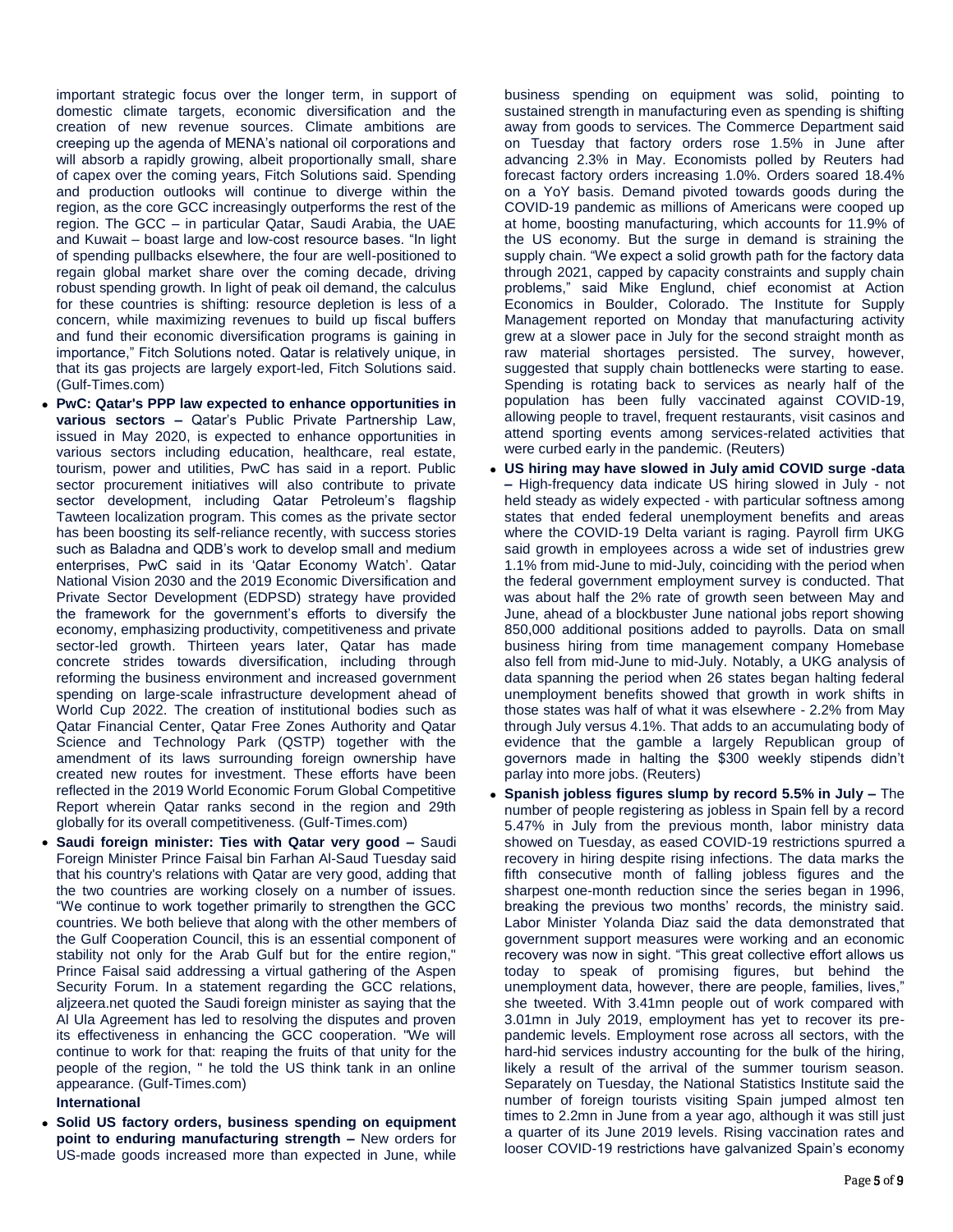in recent months, leading second quarter output to increase by a better-than-expected 2.8% in the second quarter. (Reuters)

- **PMI: Japan's service sector activity shrinks at faster pace in July –** Japan's services sector activity shrank at a faster pace in July to contract for the 18th consecutive month as curbs rolled out to combat a resurgence in coronavirus infections dealt a blow to business activity and confidence. Activity and new business inflows contracted at a faster pace as the spread of the coronavirus undermined the world's third-largest economy's recovery prospects by hurting both confidence and sales. The final au Jibun Bank Japan Services Purchasing Managers' Index (PMI) dropped to a seasonally adjusted 47.4 from the previous month's final 48.0 level, and compared with a 46.4 flash reading. The reading marked the 18th month that services activity came in below the 50.0 threshold that separates contraction from expansion, the longest such streak since a 27-month run through March 2010. (Reuters)
- **Caixin PMI: Growth in China's July services activity speeds up, but risks loom –** Growth in China's services sector accelerated in July, a private survey showed on Wednesday, although the spread of the COVID-19 Delta variant across the country threatens to undercut the recovery in the world's second-biggest economy. The Caixin/Markit services Purchasing Managers' Index (PMI) rose to 54.9 in July, the highest since May and up from 50.3 the previous month. The 50-point mark separates growth from contraction on a monthly basis. The better readings in the private survey, which focuses more on smaller firms in coastal regions, stood in contrast with findings in an official survey on Saturday which showed growth in the services sector retreat slightly in July. China's services sector has been slower to recover from the pandemic than manufacturing, but has been helped by a gradual improvement in consumption in recent months. A rise in domestic coronavirus infections, however, is threatening to hurt the economy's steady recovery. The July readings were buoyed by the successful containment of COVID-19 cases in southern China, said Wang Zhe, Senior Economist at Caixin Insight Group, although he warned that the impact from the latest round of outbreaks since late July was likely to hurt August's PMI readings. (Reuters)
- **India's female labor participation rate falls to 16.1% as pandemic hits jobs –** Female labor participation rate in India fell to 16.1% during the July-September 2020 quarter, the lowest among the major economies, a government report said, reflecting the impact of pandemic and a widening job crisis. The percentage of women in the labor force had fallen to a record low of 15.5% during the April-June 2020 quarter, when India imposed strict lockdown to curb the spread of COVID-19 virus, said the report, released late Monday by the Ministry of Statistics. According to World Bank estimates, India has one of the lowest female labor force participation rates in the world. Less than a third of women – defined in the report as 15 or older – are working or actively looking for a job. The female labor participation rate in India had fallen to 20.3% in 2019 from more than 26% in 2005, according to World Bank estimates, compared with 30.5% in neighboring Bangladesh and 33.7% in Sri Lanka. Most employed women in India are in low-skilled work, such as farm and factory labor and domestic help, sectors that have been hit hard by the pandemic. The unemployment rate among women touched 15.8%, compared with 12.6% among male workers during three months that ended in September 2020, the latest quarter for which data was released. Most economic activities have resumed in the country after state governments eased pandemic curbs in response to a decline in coronavirus infections from May peaks. That is likely to help create more jobs for all workers, government officials said. (Reuters)

 **Brazil's industrial output unchanged in June, masks underlying weakness –** Industrial production in Brazil was unchanged in June from the previous month, figures showed on Tuesday, meaning the sector expanded 12.9% in the first half of the year to stand slightly bigger than it was just before the COVID-19 pandemic. Statistics agency IBGE said, however, that output in June fell in three of the four main economic categories and in 14 of the 26 sectors surveyed, suggesting the underlying figures were weaker than the stability shown in the headline number. The no change on the month was exactly as predicted in a Reuters poll of economists, while the 12.0% increase from June last year was slightly higher than the 11.8% growth forecast in the poll. IBGE survey manager Andre Macedo said the effects of the second wave of the pandemic this year are still being felt across the sector. IBGE said 14 of the 26 sectors surveyed saw a fall in output in June, the biggest drag being a 3.8% fall in auto vehicles and parts production. Only one of the four major categories - capital goods - saw output rise in June, IBGE said. Compared to June last year, overall production rose 12.0% due to base effects. IBGE figures show, however, that the industrial sector is still 16.7% smaller than its peak in May 2011. (Reuters)

### **Regional**

- **Riding the oil price rebound: Gulf states to accelerate asset sales –** Saudi Aramco and other Gulf oil producers are following in the footsteps of Abu Dhabi with plans to raise tens of billions of dollars through sales of stakes in energy assets, capitalizing on a rebound in crude prices to attract foreign investors. The moves, in a region traditionally possessive of its refineries, power plants and pipelines, highlight the pressure on petro states to raise funds to diversify their sources of revenue and to bolster national finances hit by a recent slump in oil prices and the coronavirus pandemic. After selling a significant minority stake in its oil pipelines to foreign investors for \$12.4bn in June, Saudi Aramco is weighing selling both downstream and upstream assets, two people familiar with the matter said. (Reuters)
- **PMI: Saudi non-oil sector expansion continues but at slower pace –** Saudi Arabia's non-oil private sector continued to expand in July but at a slower pace, according to a business survey, signaling that business conditions remain difficult as the largest Arab economy recovers from the coronavirus crisis. The seasonally adjusted IHS Markit Saudi Arabia Purchasing Managers' Index stood at 55.8 in July down from 56.4 in June, due to weaker growth in output, new orders, and employment compared to the previous month. "Whilst the Saudi Arabia PMI continued to signal strong growth in the non-oil economy in July, our survey data related to business capacity highlighted that challenging economic conditions prevailed", an economist at IHS Markit, David Owen said. (Reuters)
- **Saudi Arabia says sees an emboldened Iran around Middle East –** Saudi Arabia's foreign minister said on Tuesday he sees an emboldened Iran acting in a negative manner around the Middle East, endangering shipping, arming Yemen's Houthis and contributing to political deadlock in Lebanon. "All around the region, Iran continues to be emboldened," Saudi Foreign Minister Prince Faisal bin Farhan Al Saud told a US think tank in an online appearance, alluding to reports that Iranian-backed forces were believed to have seized an oil tanker off the coast of the United Arab Emirates. (Reuters)
- **Saudi Arabia sees record IPOs requests, 50% rise in managed assets, says CMA chief –** Saudi Arabia is seeing a record interests from companies to sell shares to the public, while the size of the assets under management by financial institutions increased by 50 percent to SR600bn over 3 years, the chairman of the country's capital market authority said. The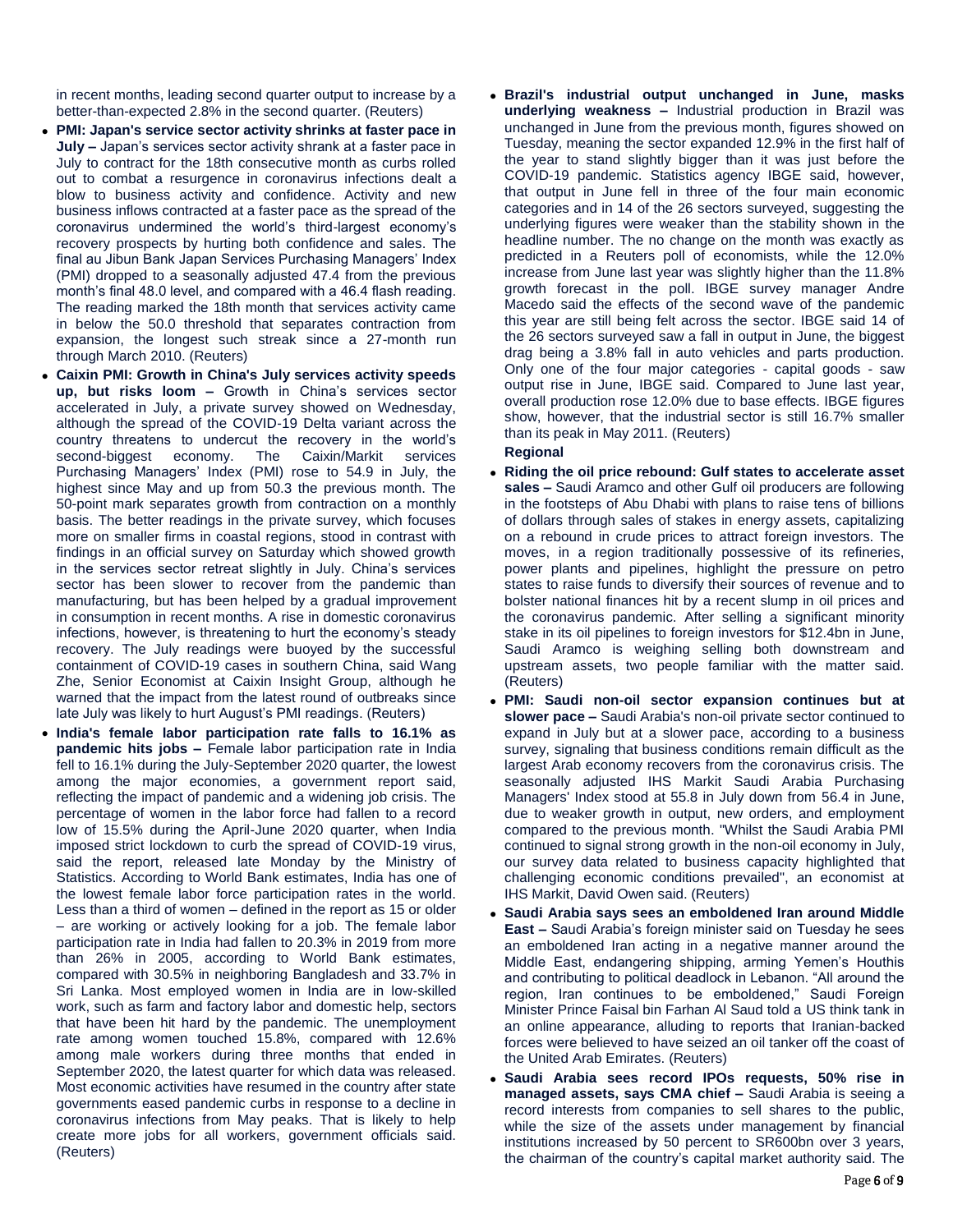increase in the volume of assets under management (AUM) had impact on the financial market and has contributed to opening new investments areas such as the launch of financial derivatives market, which made a debut last year, Mohammed Elkuwaiz said in panel hosted by the Financial Academy. The authority received recently 30 requests to sell shares in initial public offerings and this is the highest number the authority, known as CMA, got since its establishment, he added. (Zawya)

- **Tanker Tracker: Saudi oil hike averts drop in global crude flows –** Saudi Arabia's boost to oil exports made the difference between global shipments rising and falling last month, a reminder of the nation's importance to the world's crude supplies. The kingdom loaded 6.38mn bpd onto ships in July, an increase of almost 640,000 compared with June. That upswing was enough to lift global flows by about 276,000 bpd. The second-biggest MoM gain was in North Sea flows as the region's output recovered from a period of heavy maintenance. (Bloomberg)
- **Saudi Foreign Minister hints kingdom won't join abraham accords –** Saudi Arabia's foreign minister indicated the kingdom has no current intention to join the Abraham Accords despite urging from Israel and other nations, reaffirming the kingdom's position that Palestinian statehood is the best way to achieve peace in the Middle East. The accords, signed by several Middle Eastern nations and Israel during the Trump administration, can be "viewed positively," and the world needs to build on the the spirit of the agreements, Prince Faisal bin Farhan said Tuesday at the Aspen Security Forum. "The best way to build on that spirit is to find a path to solving the issue of the Palestinians and finding a path to a Palestinian state," Prince Faisal said. "Without solving the Palestinian-Israel conflict in a sustainable long-term way, we're not going to have real sustainable security in the region." (Bloomberg)
- **PMI: UAE non-oil private sector expands at fastest pace in two years –** The UAE non-oil private sector expanded at its fastest pace in two years in July as demand rebounded from the COVID-19 pandemic, a business survey showed. The seasonally adjusted IHS Markit UAE PMI, which covers manufacturing and services, rose to 54.0 from 52.2 in June, its highest reading since July 2019. New orders increased sharply, leading to a spike in output to 57.1 in July from 53.6 in June. Firms continued to hire with the employment sub-index hitting its highest level since January 2019, though the month-on-month increase was marginal, to 50.7 from 50.6 in June. (Reuters)
- **UAE business conditions at two-year high as virus woes ease –** Business conditions in the United Arab Emirates last month rose to the highest level since 2019 as pandemic restrictions eased. A Purchasing Managers' Index compiled by IHS Markit rose to 54 in July from 52.2 in the previous month, remaining above 50, themark that separates growth from contraction. The survey showed business activity improved in the non-oil sector. "Firms saw the sharpest rise in new orders for two years amid soaring domestic sales and strengthening market confidence," said David Owen, an economist at IHS Markit. "Output rose in line with this expansion, but was not enough to cover outstanding business which increased to the greatest extent for 16 months." (Bloomberg)
- **Dubai's trade with Korea reaches \$882mn in 1Q2021 –** Dubai's external trade with Korea reached AED3.238bn in 1Q this year. Imports had the lion's share at AED2.551bn, followed by exports at AED549.782mn, and re-exports at AED137.473mn, Ahmed Mahboob Musabih, Director General of Dubai Customs said. "Boosting cooperation with the Korean diplomatic missions is very important to us. These efforts will help in developing trade between Dubai and Korea. We received Moon Byung-iun, Consul General of the Republic of

Korea and discussed with him means to augment volume and value of mutual trade," Musabih said. (Zawya)

- **Sources: Abu Dhabi National Energy Co nears deal to sell some Canadian assets to Blue Sky –** Abu Dhabi National Energy Company is nearing a deal to sell some light oil and natural gas-producing assets in Alberta and British Columbia to privately owned Blue Sky Resources Ltd, three sources familiar with the matter told Reuters. Abu Dhabi National Energy Company, also called TAQA, has reached an agreement on terms of the sale to Blue Sky and the deal is now awaiting approval from the Alberta Energy Board, one of the sources said. (Reuters)
- **Sources: Abu Dhabi National Energy Co nears deal to sell some Canadian assets to Blue Sky –** Abu Dhabi National Energy Company is nearing a deal to sell some light oil and natural gas-producing assets in Alberta and British Columbia to privately owned Blue Sky Resources Ltd, three sources familiar with the matter told Reuters. Abu Dhabi National Energy Company, also called TAQA, has reached an agreement on terms of the sale to Blue Sky and the deal is now awaiting approval from the Alberta Energy Board, one of the sources said. (Zawya)
- **Adnoc trading shows Abu Dhabi's upper Zakum crude for September –** Adnoc Trading showed at least 500k bbls of Abu Dhabi's Upper Zakum crude for Sept. loading to at least three potential buyers, including two in Asia, according to traders who asked not to be identified. Cargoes of the medium-sour grade were shown on OSP-linked pricing to the potential buyers last week. Other sellers such as Exxon Mobil and Inpex also showed Upper Zakum for September-October loading. (Bloomberg)
- **UAE's Adnoc sells trial cargo of blue ammonia to japan firm –** The United Arab Emirates agreed to sell its first cargo of blue ammonia as the oil producer aims to boost supply of cleaner fuels to buyers in Asia. State-owned Abu Dhabi National Oil Co. will send the ammonia to Japan's Itochu Corp. for use in fertilizer production, Adnoc said in a statement, without disclosing financial terms. The UAE company will later ship more of the fuel to Japan, it said, without specifying quantities or a timeframe. "Starting with this trial of blue ammonia for fertilizer applications, we aim to create a wide range of ammonia value chains for existing industrial applications as well as future energy use," Masaya Tanaka, executive officer at Itochu, said in the statement. (Bloomberg)
- **Sohar Intl Bank seeks to raise \$133mn via rights issue –** The Omani lender get regulatory approvals to sell 555.6mn shares in a rights issue. Price set at 92 baiza per share. (Bloomberg)
- **Kuwait Finance House 2Q profit more than triples –** Kuwait Finance House, a Sharia-compliant bank, said on Tuesday net profit for the second quarter more than tripled due to a decrease in provisions and impairments. Net profit rose to KW52mn in the period ended June 30, from KW12.6mn in the year earlier period. The company plans to hold an analyst call on August 10, it said in a disclosure attached to its financial statements, published on the Kuwaiti bourse website. (Reuters)
- **Kuwait wealth fund KIA appoints new board of directors –** The Kuwait Investment Authority (KIA), the Gulf state's sovereign wealth fund, has appointed a new board of directors, according to a government official on Tuesday, confirming media reports. The move was approved by Kuwait's cabinet on Monday, the newspaper al-Qabas said. The newly appointed board members are Khaled Ali Al-Fadil, Sheikh Mishaal Jaber Al-Ahmad, Fahd Muhammad Al-Rashed, Faisal Abdullatif Yousef Al-Hamad and Ghanem Suleiman Saqr Al-Ghunaiman, al-Qabas said. (Zawya)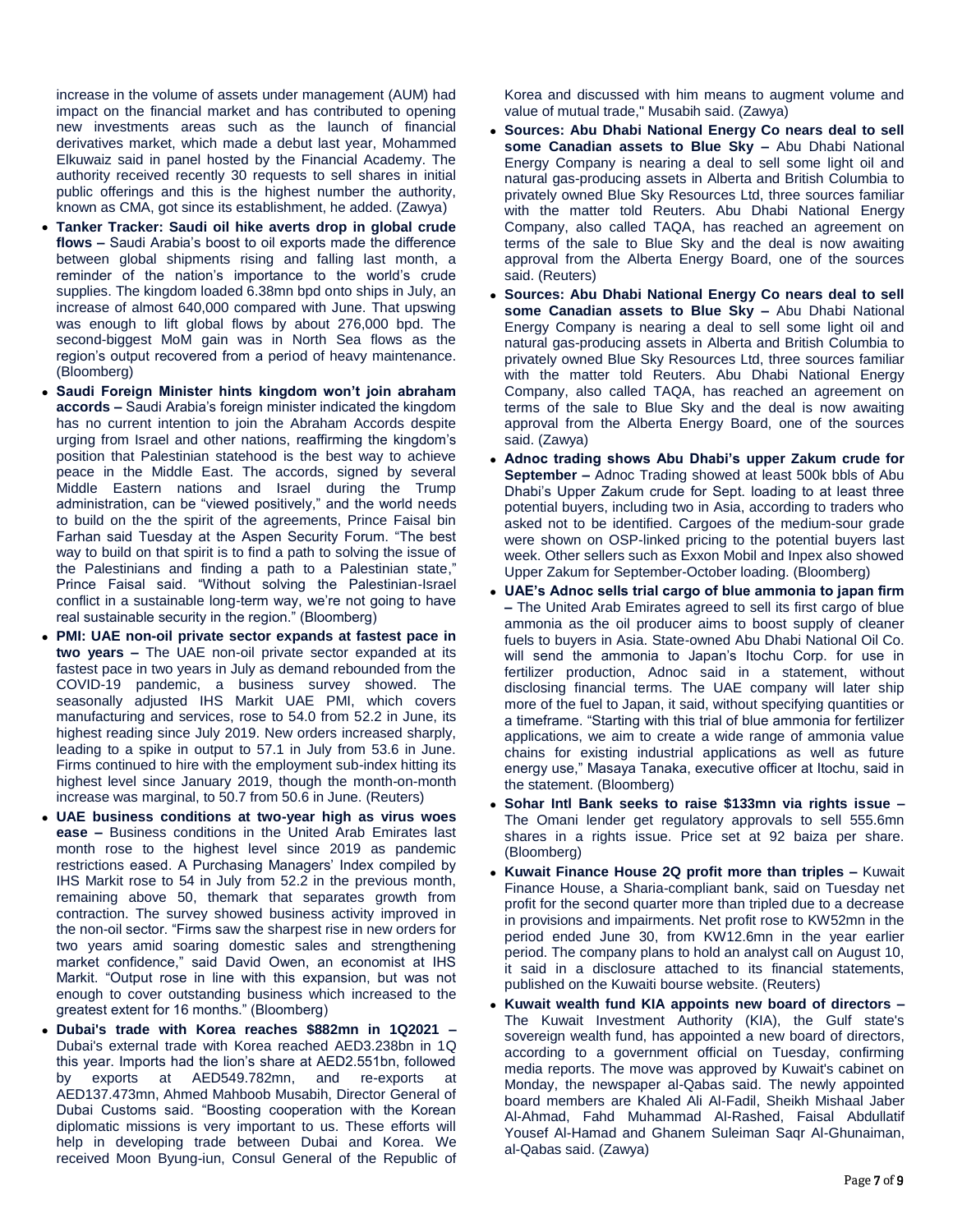- **Boursa Kuwait H1 2021 net profit jumps 39% to \$26mn –** Boursa Kuwait reported a net profit of KW7.8mn for the sixmonth period ended June 30, 2021, a 39 percent increase compared to the year-earlier period. Earnings per share (EPS) came to 39.03 fills per share compared with 28.05 fills in the same period last year, the bourse operator said in a statement. The rise in net profit was partly due to the consolidation of the Kuwait Clearing Company since the third quarter of 2020. Other factors that led to the higher net profit include a rise in the total traded value by over 53 percent, and a doubling of trading volume over the prior period. (Zawya)
- **Kuwait sells KW240mn 91-day bills; bid-cover 10.63 –** Kuwait sold KW240mn of bills due Nov 2. Investors offered to buy 10.63 times the amount of securities sold. The bills have a yield of 1.125 percent and settled Aug 3. (Bloomberg)
- **Bahrain sells BHD150mn of 3.2% 2024 bonds; bid-cover 1.45 –** Bahrain sold BHD150mn of bonds due Aug 5, 2024. Investors offered to buy 1.45 times the amount of securities sold. The bonds will settle on Aug 5. (Bloomberg)
- **Bahrain sells BHD26mn182-day islamic sukuk; bid-cover 4.91 –** Bahrain sold BHD26mn of Islamic Sukuk due Feb 3, 2022. Investors offered to buy 4.91 times the amount of securities sold. The Sukuk will settle on Aug 5. (Bloomberg)